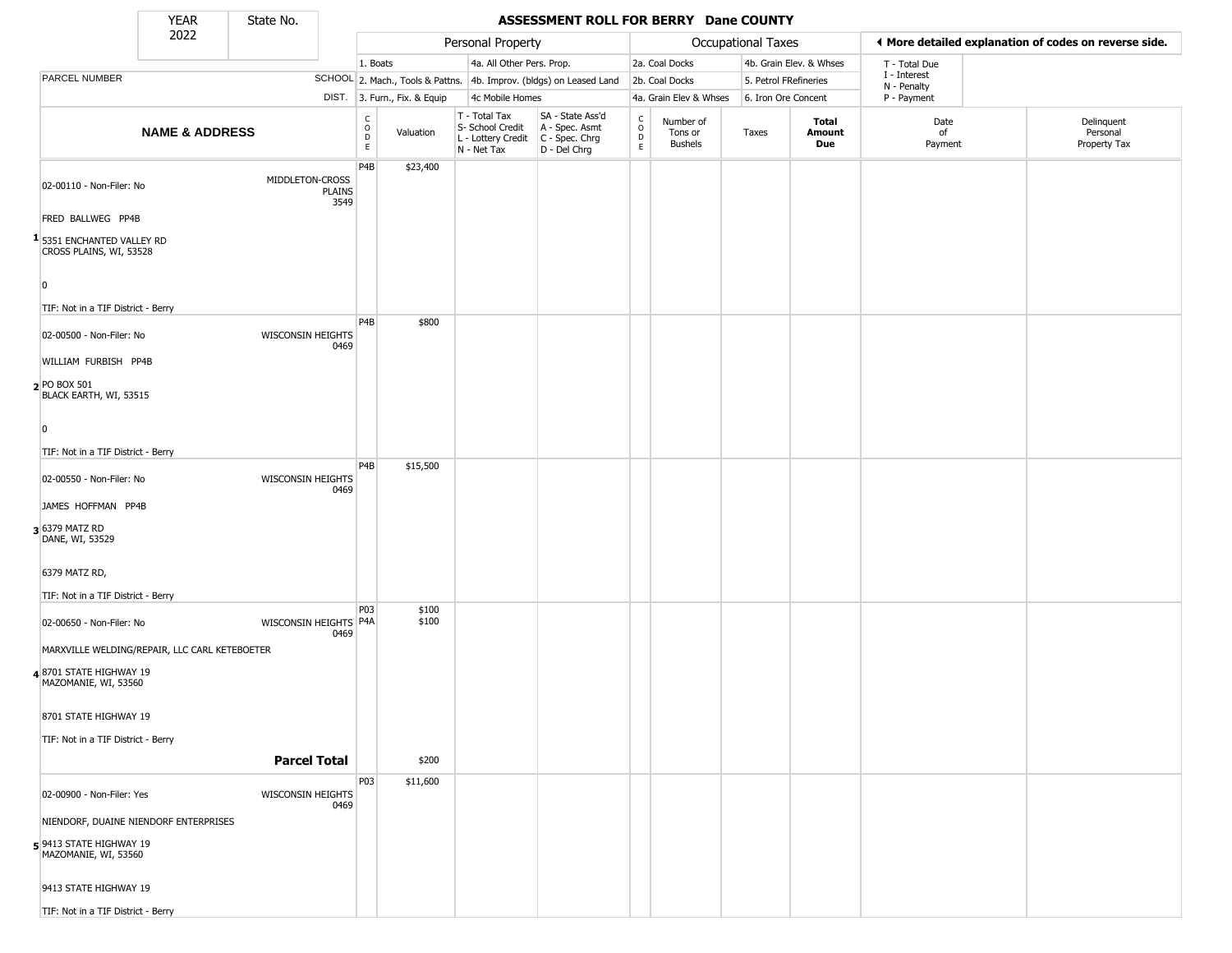|                                                | <b>YEAR</b>                    | State No.                |                       | ASSESSMENT ROLL FOR BERRY Dane COUNTY           |                              |  |                                                                        |                                                                      |                                            |                                        |                                                       |                         |                             |  |                                        |
|------------------------------------------------|--------------------------------|--------------------------|-----------------------|-------------------------------------------------|------------------------------|--|------------------------------------------------------------------------|----------------------------------------------------------------------|--------------------------------------------|----------------------------------------|-------------------------------------------------------|-------------------------|-----------------------------|--|----------------------------------------|
|                                                | 2022                           |                          |                       | Personal Property                               |                              |  |                                                                        | Occupational Taxes                                                   |                                            |                                        | ♦ More detailed explanation of codes on reverse side. |                         |                             |  |                                        |
|                                                |                                |                          |                       | 1. Boats                                        |                              |  | 4a. All Other Pers. Prop.                                              |                                                                      |                                            | 2a. Coal Docks                         |                                                       | 4b. Grain Elev. & Whses | T - Total Due               |  |                                        |
| PARCEL NUMBER                                  |                                |                          |                       |                                                 |                              |  |                                                                        | SCHOOL 2. Mach., Tools & Pattns. 4b. Improv. (bldgs) on Leased Land  |                                            | 2b. Coal Docks                         |                                                       | 5. Petrol FRefineries   | I - Interest<br>N - Penalty |  |                                        |
|                                                |                                |                          |                       |                                                 | DIST. 3. Furn., Fix. & Equip |  | 4c Mobile Homes                                                        |                                                                      |                                            | 4a. Grain Elev & Whses                 |                                                       | 6. Iron Ore Concent     | P - Payment                 |  |                                        |
|                                                | <b>NAME &amp; ADDRESS</b>      |                          |                       | $\begin{array}{c} C \\ O \\ D \\ E \end{array}$ | Valuation                    |  | T - Total Tax<br>S- School Credit<br>L - Lottery Credit<br>N - Net Tax | SA - State Ass'd<br>A - Spec. Asmt<br>C - Spec. Chrg<br>D - Del Chrg | $\begin{array}{c} C \\ O \\ E \end{array}$ | Number of<br>Tons or<br><b>Bushels</b> | Taxes                                                 | Total<br>Amount<br>Due  | Date<br>of<br>Payment       |  | Delinquent<br>Personal<br>Property Tax |
| 02-01500 - Non-Filer: No                       |                                | WISCONSIN HEIGHTS        | 0469                  | P03                                             | \$6,200                      |  |                                                                        |                                                                      |                                            |                                        |                                                       |                         |                             |  |                                        |
| THE WHIPPPORWILL                               |                                |                          |                       |                                                 |                              |  |                                                                        |                                                                      |                                            |                                        |                                                       |                         |                             |  |                                        |
| 6 7914 STATE RD 19<br>DANE, WI, 53529          |                                |                          |                       |                                                 |                              |  |                                                                        |                                                                      |                                            |                                        |                                                       |                         |                             |  |                                        |
| 7914 STATE RD 19                               |                                |                          |                       |                                                 |                              |  |                                                                        |                                                                      |                                            |                                        |                                                       |                         |                             |  |                                        |
| TIF: Not in a TIF District - Berry             |                                |                          |                       |                                                 |                              |  |                                                                        |                                                                      |                                            |                                        |                                                       |                         |                             |  |                                        |
| 02-01502 - Non-Filer: No                       |                                | WISCONSIN HEIGHTS P03    | 0469                  | P <sub>4</sub> A                                | \$200<br>\$200               |  |                                                                        |                                                                      |                                            |                                        |                                                       |                         |                             |  |                                        |
|                                                | D H REPAIR SHOP INC DUANE HAAG |                          |                       |                                                 |                              |  |                                                                        |                                                                      |                                            |                                        |                                                       |                         |                             |  |                                        |
| 78677 STATE HIGHWAY 19<br>MAZOMANIE, WI, 53560 |                                |                          |                       |                                                 |                              |  |                                                                        |                                                                      |                                            |                                        |                                                       |                         |                             |  |                                        |
| 8677 STATE HIGHWAY 19                          |                                |                          |                       |                                                 |                              |  |                                                                        |                                                                      |                                            |                                        |                                                       |                         |                             |  |                                        |
| TIF: Not in a TIF District - Berry             |                                |                          |                       |                                                 |                              |  |                                                                        |                                                                      |                                            |                                        |                                                       |                         |                             |  |                                        |
|                                                |                                | <b>Parcel Total</b>      |                       |                                                 | \$400                        |  |                                                                        |                                                                      |                                            |                                        |                                                       |                         |                             |  |                                        |
|                                                |                                |                          |                       | P4B                                             | \$2,700                      |  |                                                                        |                                                                      |                                            |                                        |                                                       |                         |                             |  |                                        |
| 02-01514 - Non-Filer: No                       |                                | MIDDLETON-CROSS          | <b>PLAINS</b><br>3549 |                                                 |                              |  |                                                                        |                                                                      |                                            |                                        |                                                       |                         |                             |  |                                        |
| DAVID J BREUNIG PP4B                           |                                |                          |                       |                                                 |                              |  |                                                                        |                                                                      |                                            |                                        |                                                       |                         |                             |  |                                        |
| 8 739 WELLS ST<br>DARLINGTON, WI, 53530        |                                |                          |                       |                                                 |                              |  |                                                                        |                                                                      |                                            |                                        |                                                       |                         |                             |  |                                        |
| OTTO KERL RD                                   |                                |                          |                       |                                                 |                              |  |                                                                        |                                                                      |                                            |                                        |                                                       |                         |                             |  |                                        |
| TIF: Not in a TIF District - Berry             |                                |                          |                       | Stat                                            | \$0                          |  |                                                                        |                                                                      |                                            |                                        |                                                       |                         |                             |  |                                        |
| 02-01515 - Non-Filer: No                       |                                | WISCONSIN HEIGHTS e      | 0469 Ass              |                                                 |                              |  |                                                                        |                                                                      |                                            |                                        |                                                       |                         |                             |  |                                        |
| <b>GROWMRK, INC</b>                            |                                |                          |                       | ess<br>ed                                       |                              |  |                                                                        |                                                                      |                                            |                                        |                                                       |                         |                             |  |                                        |
| <b>PO BOX 359</b><br>JEFFERSON, WI, 53549      |                                |                          |                       |                                                 |                              |  |                                                                        |                                                                      |                                            |                                        |                                                       |                         |                             |  |                                        |
| 9119 WHY 19                                    |                                |                          |                       |                                                 |                              |  |                                                                        |                                                                      |                                            |                                        |                                                       |                         |                             |  |                                        |
| TIF: Not in a TIF District - Berry             |                                |                          |                       |                                                 |                              |  |                                                                        |                                                                      |                                            |                                        |                                                       |                         |                             |  |                                        |
| 02-01517 - Non-Filer: No                       |                                | <b>WISCONSIN HEIGHTS</b> | 0469                  | <b>P03</b>                                      | \$3,500                      |  |                                                                        |                                                                      |                                            |                                        |                                                       |                         |                             |  |                                        |
| <b>DISH NETWORK, LLC</b>                       |                                |                          |                       |                                                 |                              |  |                                                                        |                                                                      |                                            |                                        |                                                       |                         |                             |  |                                        |
| 10 PO BOX 6623<br>ENGLEWOOD, CO, 80155         |                                |                          |                       |                                                 |                              |  |                                                                        |                                                                      |                                            |                                        |                                                       |                         |                             |  |                                        |
| <b>VARIOUS</b>                                 |                                |                          |                       |                                                 |                              |  |                                                                        |                                                                      |                                            |                                        |                                                       |                         |                             |  |                                        |
| TIF: Not in a TIF District - Berry             |                                |                          |                       |                                                 |                              |  |                                                                        |                                                                      |                                            |                                        |                                                       |                         |                             |  |                                        |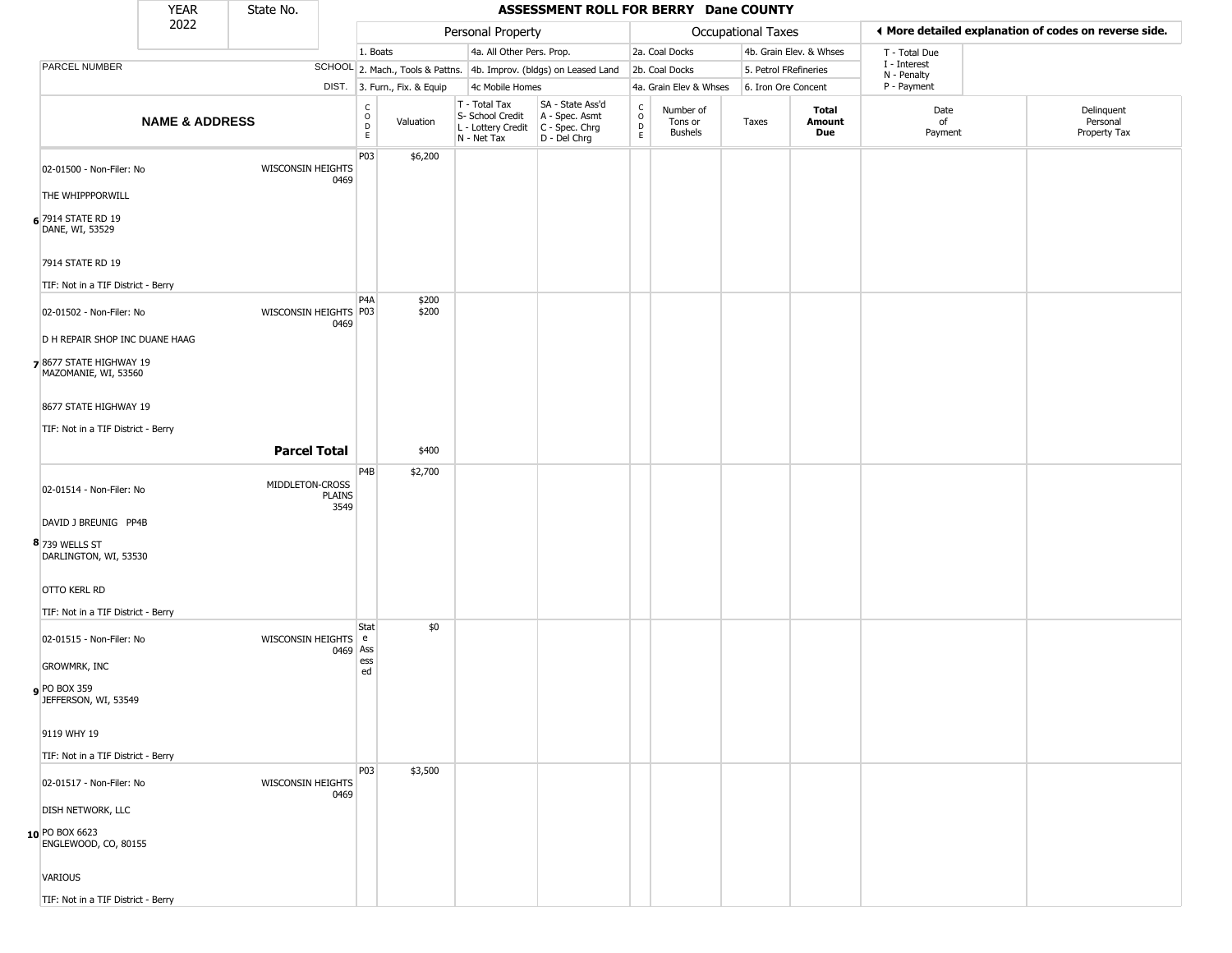|                                                    | <b>YEAR</b>               | State No.                |                                                     |                              |                                                                                         | ASSESSMENT ROLL FOR BERRY Dane COUNTY                               |                          |                                        |                       |                         |                             |                                                       |
|----------------------------------------------------|---------------------------|--------------------------|-----------------------------------------------------|------------------------------|-----------------------------------------------------------------------------------------|---------------------------------------------------------------------|--------------------------|----------------------------------------|-----------------------|-------------------------|-----------------------------|-------------------------------------------------------|
|                                                    | 2022                      |                          |                                                     |                              | Personal Property                                                                       |                                                                     |                          |                                        | Occupational Taxes    |                         |                             | ♦ More detailed explanation of codes on reverse side. |
|                                                    |                           |                          |                                                     | 1. Boats                     | 4a. All Other Pers. Prop.                                                               |                                                                     |                          | 2a. Coal Docks                         |                       | 4b. Grain Elev. & Whses | T - Total Due               |                                                       |
| PARCEL NUMBER                                      |                           |                          |                                                     |                              |                                                                                         | SCHOOL 2. Mach., Tools & Pattns. 4b. Improv. (bldgs) on Leased Land |                          | 2b. Coal Docks                         | 5. Petrol FRefineries |                         | I - Interest<br>N - Penalty |                                                       |
|                                                    |                           |                          |                                                     | DIST. 3. Furn., Fix. & Equip | 4c Mobile Homes                                                                         |                                                                     |                          | 4a. Grain Elev & Whses                 | 6. Iron Ore Concent   |                         | P - Payment                 |                                                       |
|                                                    | <b>NAME &amp; ADDRESS</b> |                          | $\begin{smallmatrix} C \\ O \\ D \end{smallmatrix}$ | Valuation<br>E               | T - Total Tax<br>S- School Credit<br>L - Lottery Credit   C - Spec. Chrg<br>N - Net Tax | SA - State Ass'd<br>A - Spec. Asmt<br>D - Del Chrg                  | $\int_{0}^{c}$<br>D<br>E | Number of<br>Tons or<br><b>Bushels</b> | Taxes                 | Total<br>Amount<br>Due  | Date<br>of<br>Payment       | Delinquent<br>Personal<br>Property Tax                |
| 02-01522 - Non-Filer: Yes<br>HENRY M. CAMPBELL     |                           | WISCONSIN HEIGHTS        | P03<br>0469                                         | \$24,200                     |                                                                                         |                                                                     |                          |                                        |                       |                         |                             |                                                       |
| 11 PO BOX 388<br>BLACK EARTH, WI, 53515            |                           |                          |                                                     |                              |                                                                                         |                                                                     |                          |                                        |                       |                         |                             |                                                       |
| 4981 SCHERBEL RD                                   |                           |                          |                                                     |                              |                                                                                         |                                                                     |                          |                                        |                       |                         |                             |                                                       |
| TIF: Not in a TIF District - Berry                 |                           |                          | P <sub>4</sub> A                                    | \$3,800                      |                                                                                         |                                                                     |                          |                                        |                       |                         |                             |                                                       |
| 02-01523 - Non-Filer: Yes                          |                           | WISCONSIN HEIGHTS P03    | 0469                                                | \$4,400                      |                                                                                         |                                                                     |                          |                                        |                       |                         |                             |                                                       |
| WILLIAM KEULER KEULER CONSTRUCTION, INC            |                           |                          |                                                     |                              |                                                                                         |                                                                     |                          |                                        |                       |                         |                             |                                                       |
| 12 8308 HWY 19<br>CROSS PLAINS, WI, 53711          |                           |                          |                                                     |                              |                                                                                         |                                                                     |                          |                                        |                       |                         |                             |                                                       |
| 8308 ST HWY 19                                     |                           |                          |                                                     |                              |                                                                                         |                                                                     |                          |                                        |                       |                         |                             |                                                       |
| TIF: Not in a TIF District - Berry                 |                           |                          |                                                     |                              |                                                                                         |                                                                     |                          |                                        |                       |                         |                             |                                                       |
|                                                    |                           | <b>Parcel Total</b>      |                                                     | \$8,200                      |                                                                                         |                                                                     |                          |                                        |                       |                         |                             |                                                       |
| 02-01528 - Non-Filer: No                           |                           | <b>WISCONSIN HEIGHTS</b> | P <sub>4</sub> A<br>0469                            | \$300                        |                                                                                         |                                                                     |                          |                                        |                       |                         |                             |                                                       |
| AMERIGAS PROPANE, LP                               |                           |                          |                                                     |                              |                                                                                         |                                                                     |                          |                                        |                       |                         |                             |                                                       |
| 13 PO BOX 1240<br>MANCHESTER, NH, 03105            |                           |                          |                                                     |                              |                                                                                         |                                                                     |                          |                                        |                       |                         |                             |                                                       |
| VARIOUS                                            |                           |                          |                                                     |                              |                                                                                         |                                                                     |                          |                                        |                       |                         |                             |                                                       |
| TIF: Not in a TIF District - Berry                 |                           |                          | P03                                                 |                              |                                                                                         |                                                                     |                          |                                        |                       |                         |                             |                                                       |
| 02-01532 - Non-Filer: No                           |                           | MIDDLETON-CROSS          | <b>PLAINS</b><br>3549                               | \$100                        |                                                                                         |                                                                     |                          |                                        |                       |                         |                             |                                                       |
| ADT, LLC PROPERTY TAX DEPT                         |                           |                          |                                                     |                              |                                                                                         |                                                                     |                          |                                        |                       |                         |                             |                                                       |
| 14 PO BOX 54767<br>LEXINGTON, KY, 40555            |                           |                          |                                                     |                              |                                                                                         |                                                                     |                          |                                        |                       |                         |                             |                                                       |
| VARIOUS                                            |                           |                          |                                                     |                              |                                                                                         |                                                                     |                          |                                        |                       |                         |                             |                                                       |
| TIF: Not in a TIF District - Berry                 |                           |                          |                                                     |                              |                                                                                         |                                                                     |                          |                                        |                       |                         |                             |                                                       |
| 02-01534 - Non-Filer: No                           |                           | WISCONSIN HEIGHTS P03    | P4A<br>0469                                         | \$400<br>\$11,300            |                                                                                         |                                                                     |                          |                                        |                       |                         |                             |                                                       |
| ENCHANTED VALLEY ACRES, LLC                        |                           |                          |                                                     |                              |                                                                                         |                                                                     |                          |                                        |                       |                         |                             |                                                       |
| 15 5276 SCENIC RIDGE TRAIL<br>MIDDLETON, WI, 53562 |                           |                          |                                                     |                              |                                                                                         |                                                                     |                          |                                        |                       |                         |                             |                                                       |
| 5047 ENCHANTED VALLEY RD                           |                           |                          |                                                     |                              |                                                                                         |                                                                     |                          |                                        |                       |                         |                             |                                                       |
| TIF: Not in a TIF District - Berry                 |                           |                          |                                                     |                              |                                                                                         |                                                                     |                          |                                        |                       |                         |                             |                                                       |
|                                                    |                           | <b>Parcel Total</b>      |                                                     | \$11,700                     |                                                                                         |                                                                     |                          |                                        |                       |                         |                             |                                                       |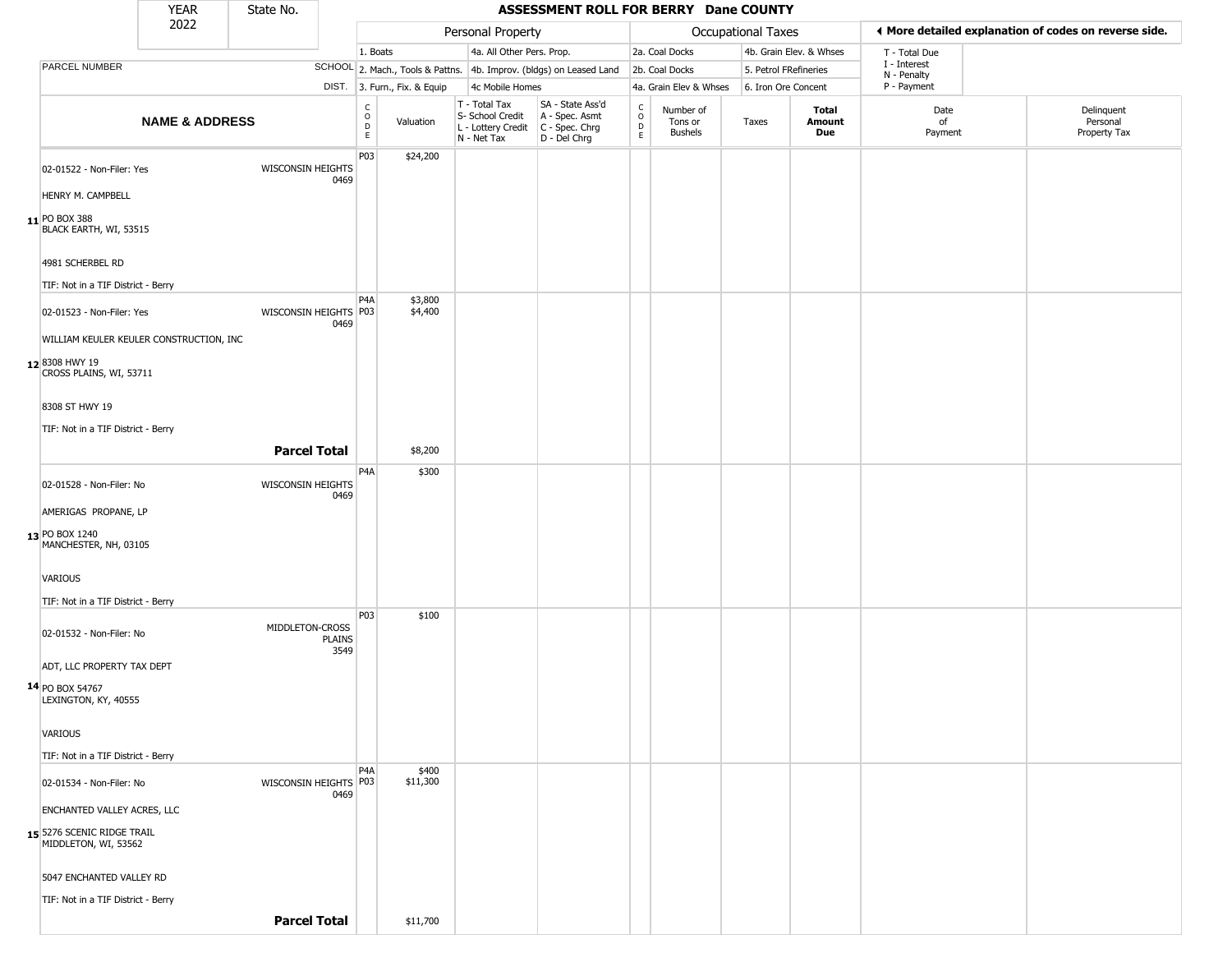|                                                                                                 | <b>YEAR</b>               | State No.     |                                  |                         |                              |                                                                        | ASSESSMENT ROLL FOR BERRY Dane COUNTY                                |                         |                                        |                           |                         |                                            |                                                       |
|-------------------------------------------------------------------------------------------------|---------------------------|---------------|----------------------------------|-------------------------|------------------------------|------------------------------------------------------------------------|----------------------------------------------------------------------|-------------------------|----------------------------------------|---------------------------|-------------------------|--------------------------------------------|-------------------------------------------------------|
|                                                                                                 | 2022                      |               |                                  |                         |                              | Personal Property                                                      |                                                                      |                         |                                        | <b>Occupational Taxes</b> |                         |                                            | ◀ More detailed explanation of codes on reverse side. |
|                                                                                                 |                           |               |                                  | 1. Boats                |                              | 4a. All Other Pers. Prop.                                              |                                                                      |                         | 2a. Coal Docks                         |                           | 4b. Grain Elev. & Whses | T - Total Due                              |                                                       |
| <b>PARCEL NUMBER</b>                                                                            |                           |               |                                  |                         |                              |                                                                        | SCHOOL 2. Mach., Tools & Pattns. 4b. Improv. (bldgs) on Leased Land  |                         | 2b. Coal Docks                         |                           | 5. Petrol FRefineries   | I - Interest<br>N - Penalty<br>P - Payment |                                                       |
|                                                                                                 |                           |               |                                  |                         | DIST. 3. Furn., Fix. & Equip |                                                                        | 4c Mobile Homes                                                      |                         | 4a. Grain Elev & Whses                 |                           | 6. Iron Ore Concent     |                                            |                                                       |
|                                                                                                 | <b>NAME &amp; ADDRESS</b> |               |                                  | C<br>$\circ$<br>D<br>E. | Valuation                    | T - Total Tax<br>S- School Credit<br>L - Lottery Credit<br>N - Net Tax | SA - State Ass'd<br>A - Spec. Asmt<br>C - Spec. Chrg<br>D - Del Chrq | $\frac{c}{0}$<br>D<br>E | Number of<br>Tons or<br><b>Bushels</b> | Taxes                     | Total<br>Amount<br>Due  | Date<br>nf<br>Payment                      | Delinquent<br>Personal<br>Property Tax                |
| 02-01535 - Non-Filer: No<br>DIRECTV, LLC                                                        |                           |               | <b>WISCONSIN HEIGHTS</b><br>0469 | P03                     | \$2,500                      |                                                                        |                                                                      |                         |                                        |                           |                         |                                            |                                                       |
| 16 PO BOX 2789<br>ADDISON, TX, 75001                                                            |                           |               |                                  |                         |                              |                                                                        |                                                                      |                         |                                        |                           |                         |                                            |                                                       |
| <b>VARIOUS</b><br>TIF: Not in a TIF District - Berry                                            |                           |               |                                  |                         |                              |                                                                        |                                                                      |                         |                                        |                           |                         |                                            |                                                       |
| 02-01536 - Non-Filer: No<br>JOY PUBLICATIONS LLC<br>17 9335 TURKEY RD<br>BLACK EARTH, WI, 53515 |                           |               | WISCONSIN HEIGHTS e<br>0469 Ass  | Stat<br>ess<br>ed       | \$0                          |                                                                        |                                                                      |                         |                                        |                           |                         |                                            |                                                       |
| 9335 TURKEY RD<br>TIF: Not in a TIF District - Berry                                            |                           |               |                                  |                         |                              |                                                                        |                                                                      |                         |                                        |                           |                         |                                            |                                                       |
| NO. OF PARCELS 17                                                                               |                           | <b>TOTALS</b> | ▶                                |                         | 111,300.00                   |                                                                        |                                                                      |                         |                                        |                           |                         |                                            |                                                       |